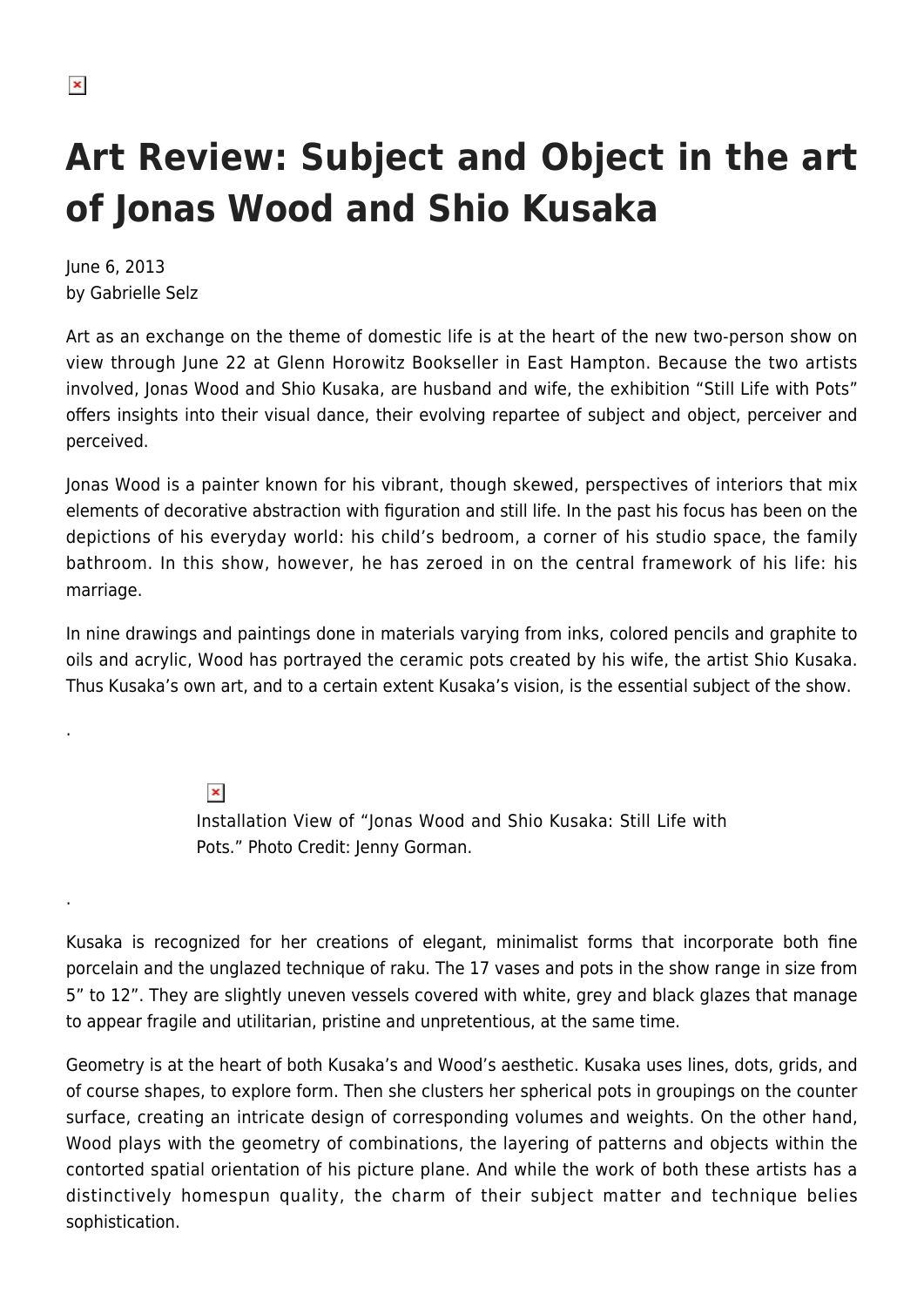In the oil and acrylic painting, Still Life with Van Gogh Book, Wood expertly unites a multitude of components—the decorations on the rug are reminiscent of Matisse, the airy arrangement of the suburban scene recalls David Hockney—with a vivid yellow orchid that practically zings out of one of Kusaka's pots and punctuates the canvas.

A few feet away, Kusaka's Stripped 82 sits on the counter. Its oblong shape and glazed surface echo the plant holder, the hatching in the top left corner, and the coffee mug that her husband has depicted in the foreground of Still Life with Van Gough Book.

Whose work showed up in the other's first is unimportant. What's interesting is the way they both look at the same scene and take different elements away, the way they comment back-and-forth on each other's way of looking.

> $\pmb{\times}$ "Still Life with Coffee and Van Gogh Book" by Jonas Wood, 2013. Oil and acrylic on linen, 58 x 45 inches, ©Jonas Wood.

 $\pmb{\times}$ 

.

.

.

.

.

"Stripe 86" by Shio Kusaka, 2013. Porcelain, 7½ x 7¾ x 7½ inches. ©Shio Kusaka.

Of course, when viewers see a show whose overriding image is a vase or a pot, many will think of

the Italian 20<sup>th</sup> century painter Giorgio Morandi. Wood's 5 Pots, another oil and acrylic painting, has the same simple composition of a Morandi still life, but while Morandi's paintings were delicate studies done in subtle tones that invoked the solitude of objects, Wood's 5 Pots is a bold and forthright painting, a fellowship of his wife's pots displayed against a rich, royal blue backdrop.

> $\pmb{\times}$ "5 Pots" by Jonas Wood, 2013. Oil and acrylic on canvas, 44 x 36 inches. ©Jonas Wood.

Historically, still-life paintings—the paintings of objects without the human form—are depictions of ordinary life: vases full of flowers and bowls stuffed with fruit. But they can also be infused with